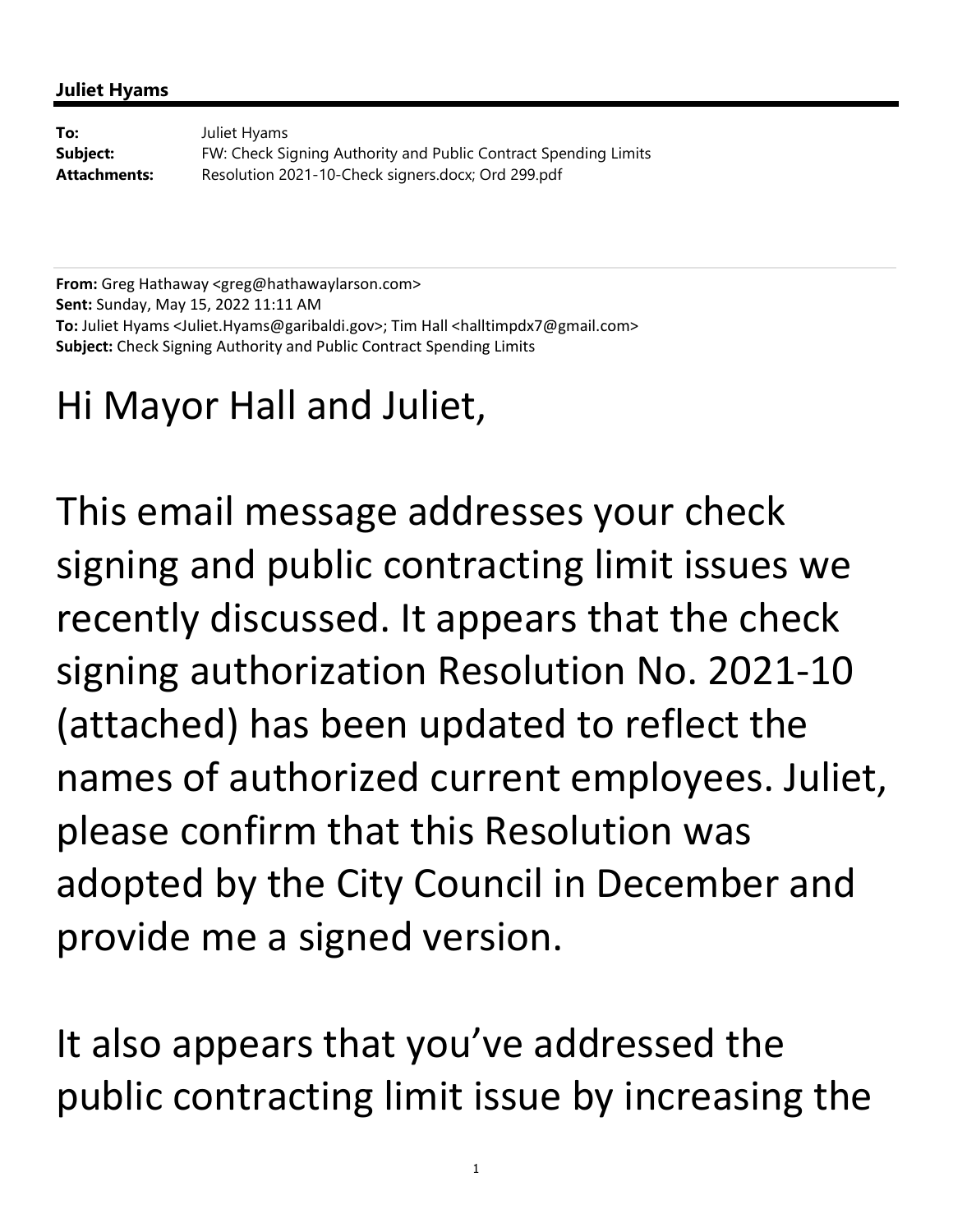limit to \$7,500 for the City Administrator, Fire Chief and Public Works Director per the attached Ordinance No. 199. This increase is now consistent with the check writing authority in Resolution No. 2021‐10 that allows these City Employees to have check writing authority up to \$7,500 from the Bank of Umpqua Line of Credit. I am not certain of the status of Ordinance No. 299. At the bottom of some pages, it states: "Revised May 2022", but there is no adoption date or signatures. I checked the City Council's agenda for May 16<sup>th</sup> and it does not appear on the agenda. Please advise of the status of Ordinance No. 299.

Bottom line: Resolution No. 2021‐10 specifically updates the authorized signers and allows them to write checks pursuant to the \$7,500 Line of Credit at Umpqua Bank. All other check writing authorization is subject to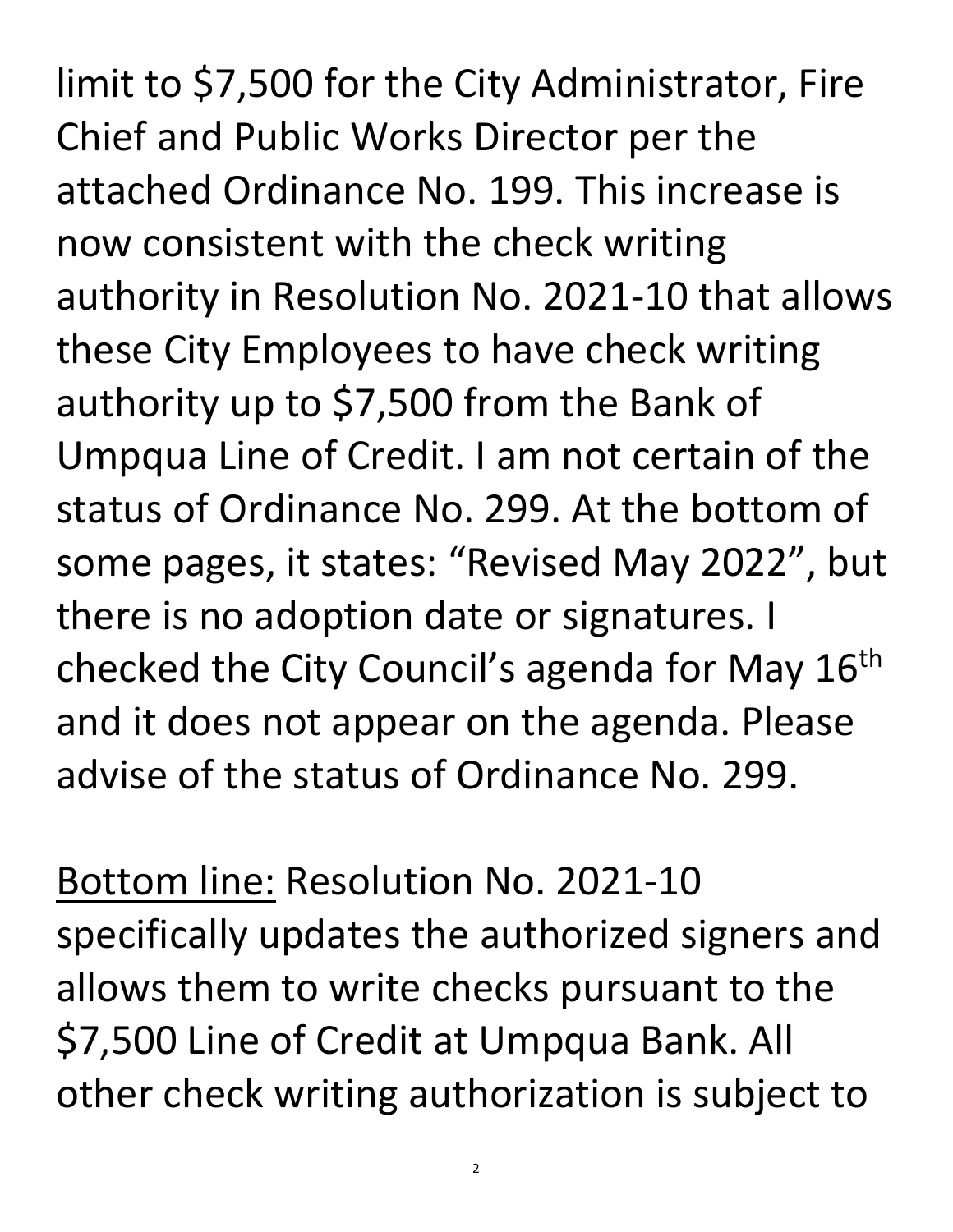the \$7,500 limit described above. Ordinance No. 299 appears to increase the spending limit for public contracting up to \$7,500 for the City Administrator, Fire Chief and Public Works Director which is consistent with Resolution No. 2021‐10 (assuming it has been adopted).

You also asked the question: "If a contract includes a bonus beyond \$5000, is that in excess of the 'up to \$5,000 limit' if the bonus would come from sponsorships and not the City's budget?" We can now amend that question to reference the \$7,500 limit per my comments above. It is my opinion, that the City Administrator, Fire Chief or Public Works Director would not "exceed the up to \$7,500 limit" if City dollars were not spent in paying out any bonus. The City would want to make sure that any bonus language in a public